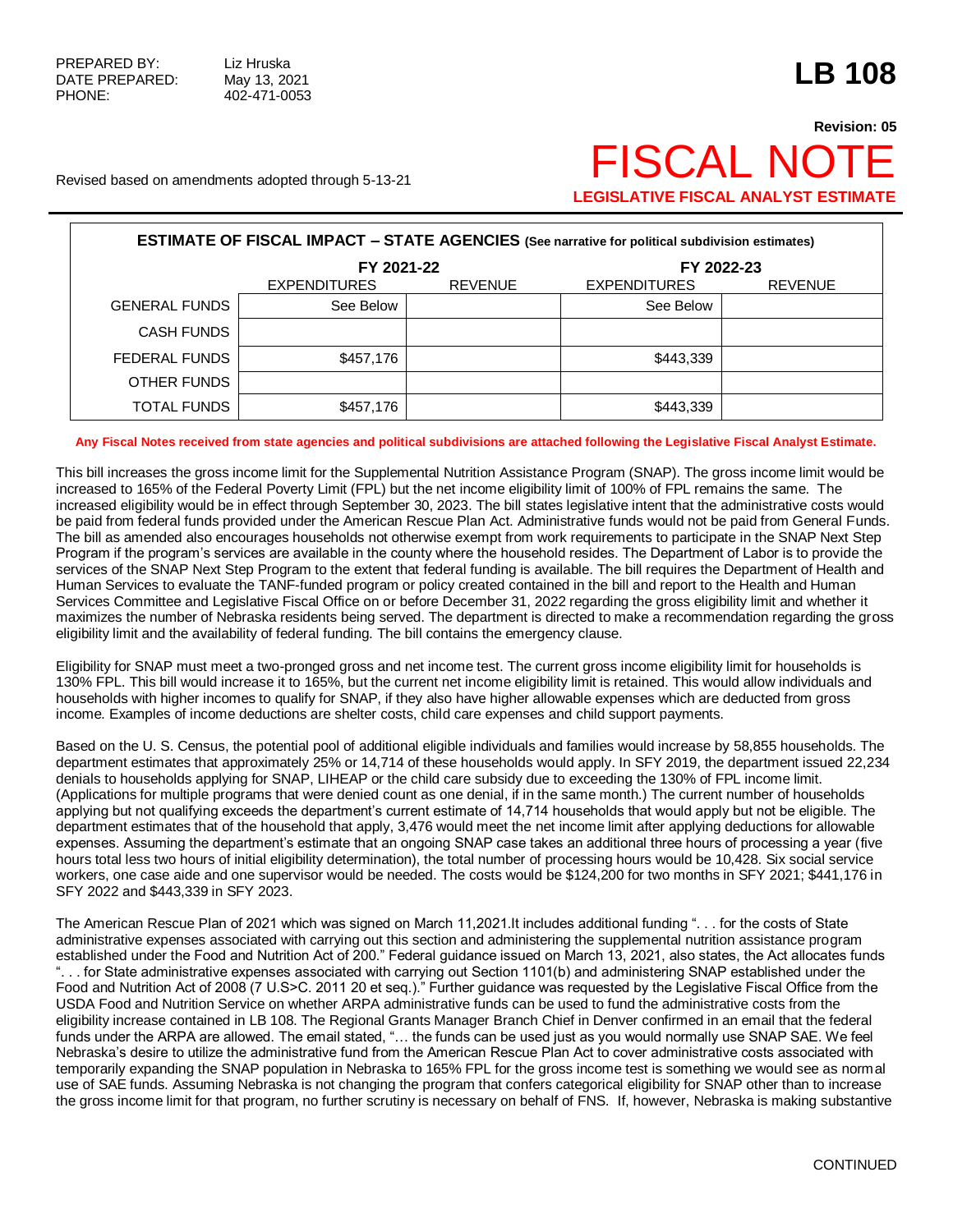changes to that program or to the funding of that program, FNS will need additional information about those changes. The additional funding is available through September 30, 2023, and does not require a state match. The estimated additional funding for Nebraska is \$3 million. The available funding by federal fiscal year is \$1,170,000 in FFY 2021 and FFY 2022 and \$660,000 in FFY 2023. Federal funds will cover the cost of this bill through the next biennium.

The bill as amended encourages households to participate in the SNAP Next Step Program in the Department of Labor. The Department of Labor is to serve additional clients to the extent that federal funds are available to cover the costs. Some clients are referred back to the Department of Health and Human Services for additional support services. Those additional services have a nominal fiscal impact. DHHS also indicates the potential need for a Work Force Coordinator. That position if needed would be covered by federal funds.

|                                                                                                                   |              |              |                                                |           | ADMINISTRATIVE SERVICES STATE BUDGET DIVISION: REVIEW OF AGENCY & POLT. SUB. RESPONSE |
|-------------------------------------------------------------------------------------------------------------------|--------------|--------------|------------------------------------------------|-----------|---------------------------------------------------------------------------------------|
| l B:                                                                                                              | 108          | AM: 1421     | AGENCY/POLT. SUB: Nebraska Department of Labor |           |                                                                                       |
|                                                                                                                   | REVIEWED BY: | Ann Linneman | DATE:                                          | 5-17-2021 | PHONE: (402) 471-4180                                                                 |
| COMMENTS: No basis to disagree with The Nebraska Department of Labor's analysis and estimate of no fiscal impact. |              |              |                                                |           |                                                                                       |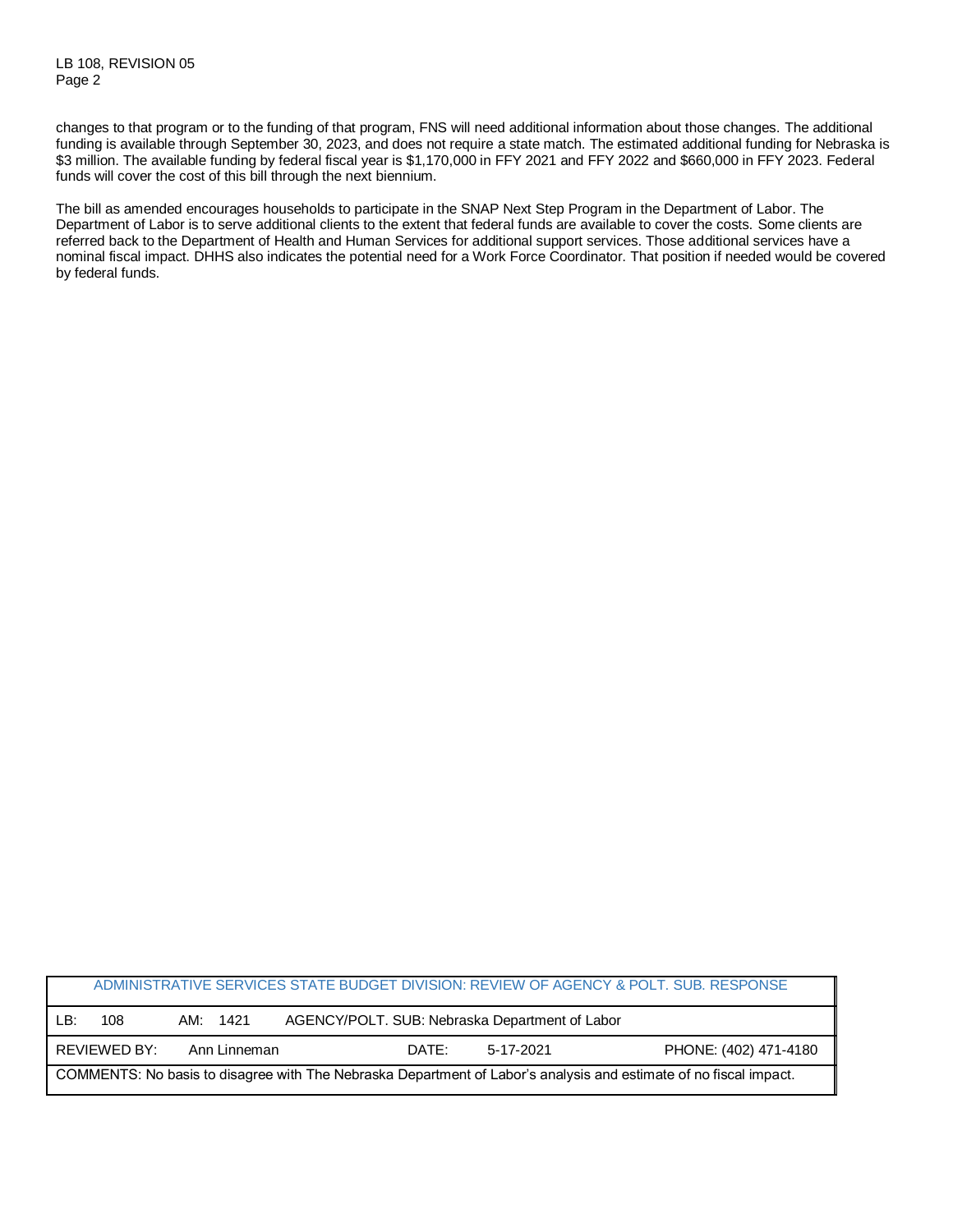**LB**(1) **108 AM975, AM1082, AM1196, AM1421**

**FISCAL NOTE 2021**

| <b>ESTIMATE PROVIDED BY STATE AGENCY OR POLITICAL SUBDIVISION</b>                       |                     |                |                     |                |  |  |
|-----------------------------------------------------------------------------------------|---------------------|----------------|---------------------|----------------|--|--|
| State Agency or Political Subdivision Name: (2) Department of Health and Human Services |                     |                |                     |                |  |  |
| Prepared by: (3) Mike Michalski<br>Date Prepared 5-18-2021<br>Phone: (5) 471-6719       |                     |                |                     |                |  |  |
|                                                                                         | FY 2021-2022        |                | FY 2022-2023        |                |  |  |
|                                                                                         | <b>EXPENDITURES</b> | <b>REVENUE</b> | <b>EXPENDITURES</b> | <b>REVENUE</b> |  |  |
| <b>GENERAL FUNDS</b>                                                                    | \$6,200             |                | \$6,200             |                |  |  |
| <b>CASH FUNDS</b>                                                                       |                     |                |                     |                |  |  |
| <b>FEDERAL FUNDS</b>                                                                    | \$1,637,970         |                | \$1,634,470         |                |  |  |
| <b>OTHER FUNDS</b>                                                                      |                     |                |                     |                |  |  |
| <b>TOTAL FUNDS</b>                                                                      | \$1,644,170         |                | \$1,640,670         |                |  |  |
|                                                                                         |                     |                |                     |                |  |  |

Return by date specified or 72 hours prior to public hearing, whichever is earlier.

Explanation of Estimate:

LB108 AM975 changes the gross income eligibility determination in the Department of Health and Human Services (DHHS) Supplemental Nutrition Assistance Program (SNAP) from 130% to 165% federal poverty level (FPL). However, the net income limit determination will remain at 100% FPL. SNAP is a dual-income test program. An individual must first meet the gross income eligibility limit and if the individual's income is below the gross income guidelines then the individual's deductions may be considered in order to reach the net income limit of 100%. This change would require additional eligibility system updates and additional workload and training to eligibility staff.

Based on US Census Bureau estimates of Nebraska population by FPL for 2019, it is estimated that there are 128,669 living between 130%-165% FPL. In SFY2020 the total number of individuals who received SNAP was 158,328 and the number of SNAP cases was 72,422 which averages 2.19 individuals per case. If there are 128,669 potential clients between 130%-165% FPL then there would be 58,855 potential cases. It is assumed that 25% of these cases, or 14,714, would apply for SNAP benefits. Of those 14,714 who apply, it is assumed that 11,238 applicants would be denied due to the dual-income requirements. It becomes more difficult for individuals at a higher FPL to be eligible due to the dual-income test. It takes 2 hours processing time by Social Service Workers (SSW) to handle these applications, or 22,476 hours annually. The remaining 3,476 applicants would be new ongoing eligible SNAP cases. Eligible SNAP cases take 5 hours of annual processing time to recertify and update various information as changes occur. These new eligible SNAP cases would require 17,380 SSW hours annually. Therefore, the administrative hours required for this new population would be 39,856 annual hours.

The Department of Health and Human Services would require 20 additional new Social Service Workers, 2 Social Services Supervisors, and 2 Case Aides. It is estimated to take 10 hours of IT time to update NFocus at \$35 per hour for a total cost of \$3,500.

SNAP benefits are paid directly by the federal government.

AM1082 allows additional SNAP funding of the Federal American Rescue Plan Act (ARPA) to be utilized through September 30<sup>th</sup>, 2023. After this date, the SNAP gross income limit will return to 130% FPL. The ARPA funds can be used towards administrative costs associated with temporarily expanding the SNAP gross income eligibility to 165% FPL. Once ARPA is fully utilized, any additional expenditures incurred will utilize the General Fund and Federal Fund for SNAP Administration.

AM1196 and AM1421 state that any SNAP recipient whose income is between 131% - 165% FPL until September 30<sup>th</sup>, 2023 will be encouraged to participate in the SNAP Next Step Program (run by Department of Labor (DOL)) as long as all program requirements are met by the individual. SNAP Next Step Program is a partnership program between the DHHS and DOL to assist under-employed and unemployed recipients of SNAP benefits in finding self-sufficient employment. Approximately 14% of SNAP recipients are eligible for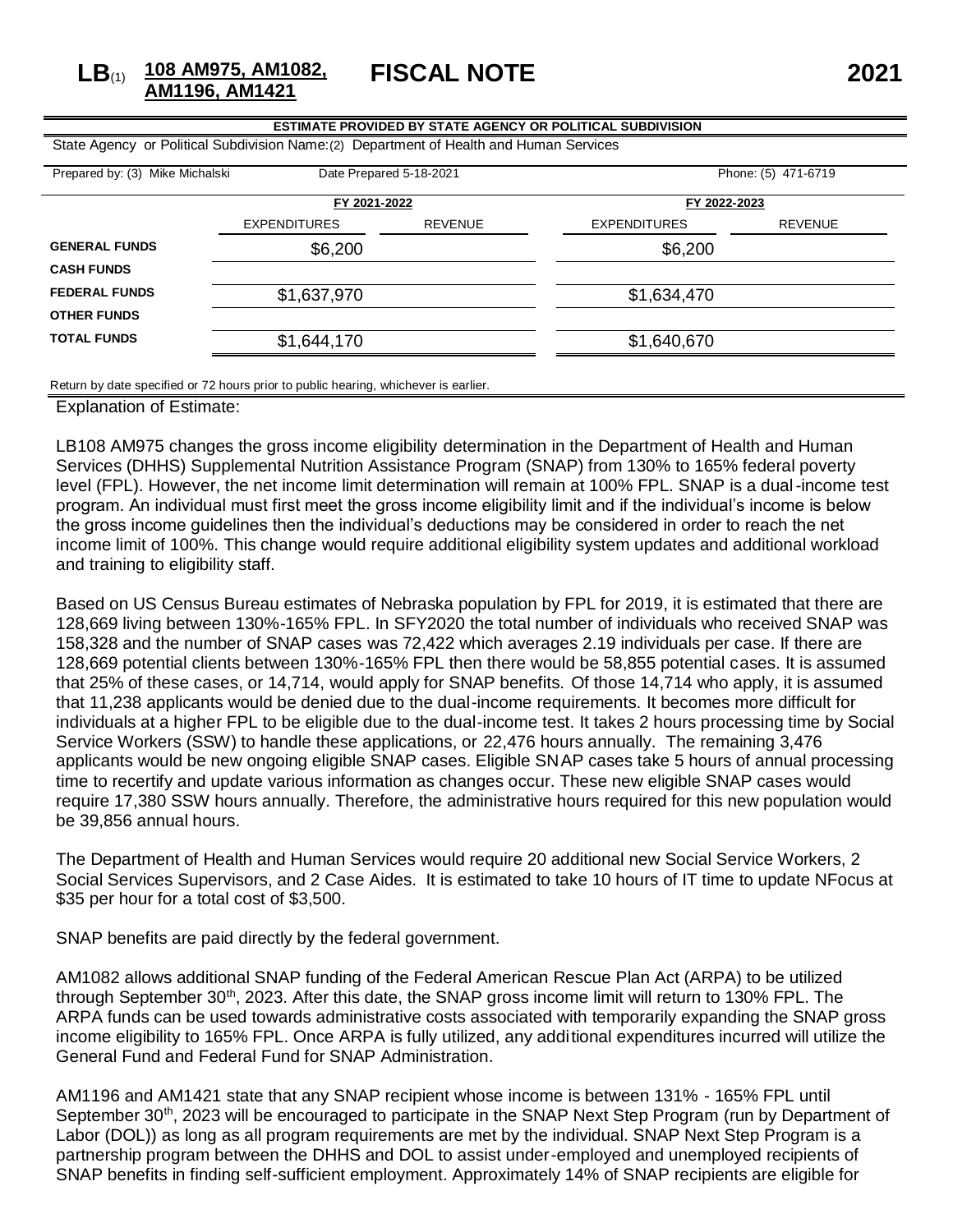SNAP Next Step requirements (work requirements, residential county) or an estimated 1,066 individuals. Of the 1,066, it is estimated that 1.5% of the individuals would fully enroll in the program (16 total people per year) for an average of \$155 per month and 5 months of enrollment (based on the current program). This would mean an estimated aid expense of \$12,400 per year. SNAP Employment and Training is paid with 50% GF and 50% FF. ARPA funds would not be available for these new benefits. DHHS would also need to hire 1 additional Work Force Coordinator to handle the increased amount of cases and the referral work necessary for the program. This position would be paid with 100% FF (non-ARPA). The cost per year would be \$69,157 per year.

As there is an emergency clause for LB 108, all staff will be hired by July 1, 2021.

| <b>MAJOR OBJECTS OF EXPENDITURE</b> |           |                     |                     |                     |  |
|-------------------------------------|-----------|---------------------|---------------------|---------------------|--|
| PERSONAL SERVICES:                  |           |                     |                     |                     |  |
|                                     |           | NUMBER OF POSITIONS | 2021-2022           | 2022-2023           |  |
| POSITION TITLE                      | $21 - 22$ | $22 - 23$           | <b>EXPENDITURES</b> | <b>EXPENDITURES</b> |  |
| C72172 Social Services Worker       | 20        | 20                  | \$744,765           | \$744,765           |  |
| S72110 Case Aide                    | 2         | 2                   | \$52,391            | \$52,391            |  |
| V72174 Social Service Supervisor    | っ         | ◠                   | \$93,895            | \$93,895            |  |
| C70130 Workforce Coordinator        |           |                     | \$39,524            | \$39,524            |  |
|                                     |           |                     |                     |                     |  |
|                                     |           |                     | \$333,610           | \$333,610           |  |
|                                     |           |                     | \$367,585           | \$364,085           |  |
|                                     |           |                     |                     |                     |  |
|                                     |           |                     |                     |                     |  |
|                                     |           |                     | \$12,400            | \$12,400            |  |
|                                     |           |                     |                     |                     |  |
|                                     |           |                     | \$1,644,170         | \$1,640,670         |  |